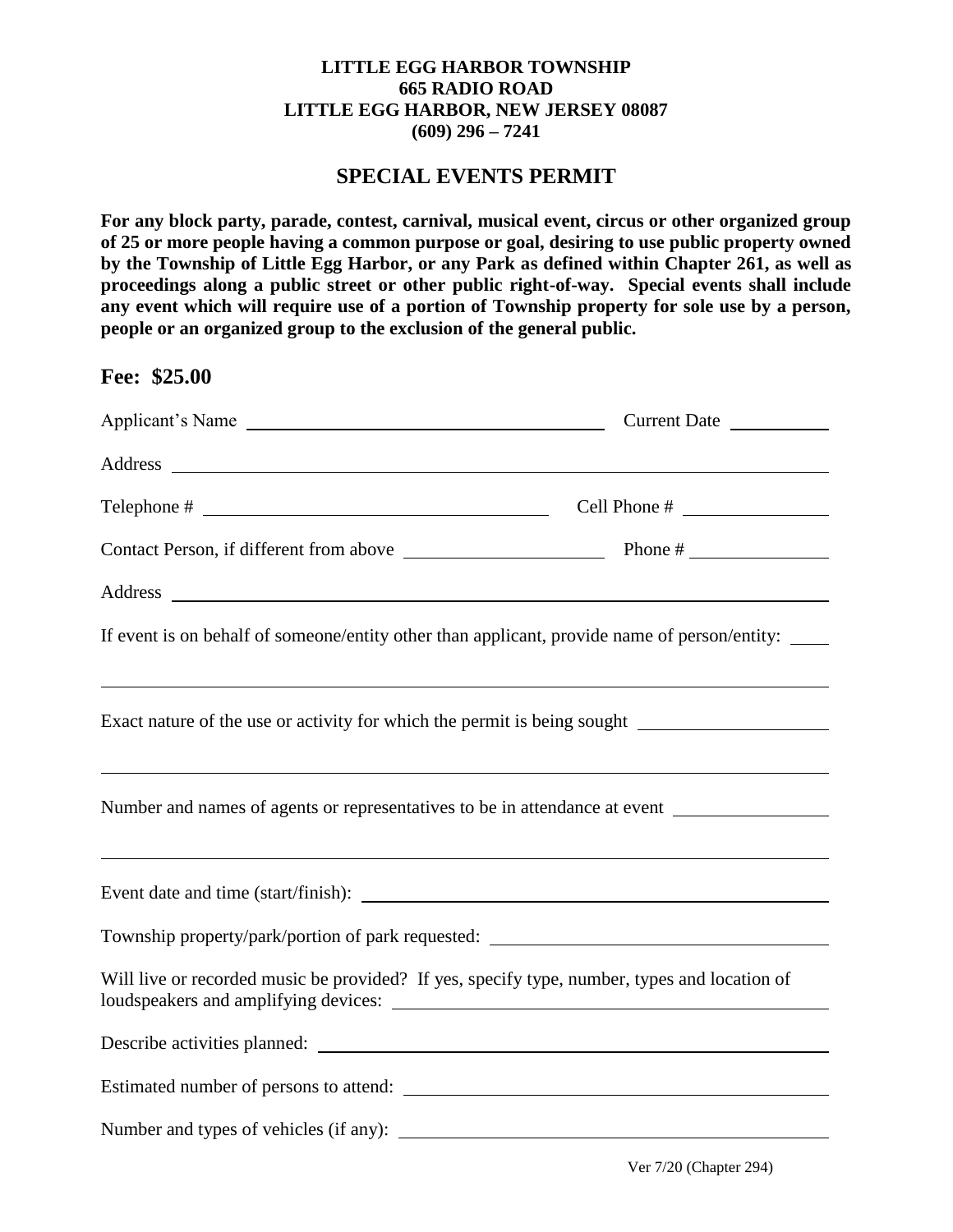- A. The Township may impose reasonable conditions or restrictions on the granting of a permit, including, but not limited, to any of the following:
	- (1) Restrictions on fires, fireworks, amplified sound, use of alcoholic beverages, dancing, sports, use of animals, equipment or vehicles, the number of persons to be present, the location of any bandstand or stage, or any other use which appears likely to create a risk of unreasonable harm to the use and enjoyment of the park by others or of damage to park property.
	- (2) A requirement that the applicant post a reasonable security deposit for the repair of any damage to park property or the cost of cleanup, or both.
	- (3) A requirement that the permittee submit evidence of liability insurance covering injuries to members of the general public arising from permitted activities.
		- a. All applicants must provide a certificate of insurance specifically naming the Township of Little Egg Harbor as an additional insured providing general liability, bodily injury and property damage coverage with minimum limits of liability not less than \$1,000,000. If the applicant is an individual and the special event is not being held on behalf of any organization, the applicant may request a waiver of this requirement upon a showing to the Township Administrator of undue hardship.
		- b. The applicant shall agree to indemnify, defend and hold harmless the Township, its agents, servants, representatives and employees, from and against all losses, damages, claims, liabilities and causes of action of every kind, or character and nature, as well as costs and fees, including reasonable attorneys' fees connected therewith, and the expense of investigation thereof, based upon or arising out of damages or injuries to third persons or their property caused by the acts, omissions or negligence of the applicant, anyone for whose acts the applicant may be liable, or any claims arising out of or in any manner relating to the activities permitted pursuant to this chapter to the extent permitted by law. The applicant shall give the Township prompt and reasonable notice of any such claims or actions.
		- c. Any applicant that is insured by the Ocean County Joint Insurance Fund shall be exempt from the requirements listed in § 294-4(A)(3)(a) and (b) above. If an organization other than the applicant will be using Township property in connection with participation in a particular event and no separate application is submitted by that organization, the organization must comply with the requirements listed in § 294-4(A)(3)(a) and (b). If the additional organization(s) is also insured by the Ocean County Joint Insurance Fund, then that organization shall also be exempt from the requirements listed in § 294-4(A)(3)(a) and (b) above.
		- (4) A requirement that the applicant pay a reasonable fee to defray the cost of furnishing adequate security forces by the Department at the proposed use or activity.
		- (5) A requirement that the permittee furnish additional sanitary and refuse facilities that might be reasonably necessary, based on the use or activity for which the permit is being sought.
- B. Permits shall not be transferable without the written consent of the Township.
- C. A permittee shall be bound by all park rules and regulations, if special event is in a park, and all applicable ordinances fully as though the same were inserted in his or her permit.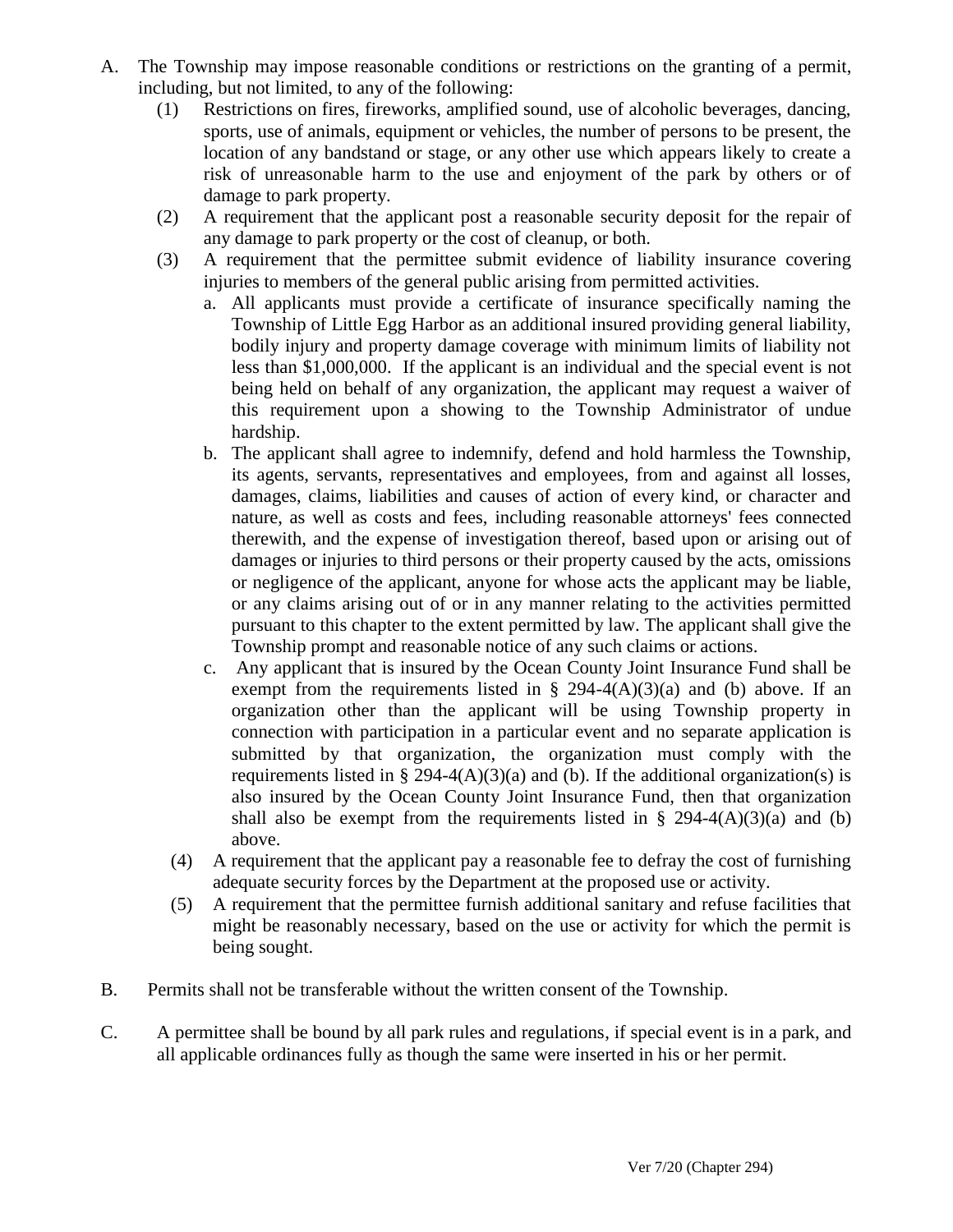I certify that the foregoing answers are true and correct to the best of my knowledge, belief and will abide by Chapter 294, Special Event Permits, of the Township Code of the Township of Little Egg Harbor, which regulates special events permits.

|    | Date<br><u> 1989 - Johann John Stone, Amerikaansk politiker (</u>                                                                                                                                                              | Signature                                                                                                                                                                                                                      |
|----|--------------------------------------------------------------------------------------------------------------------------------------------------------------------------------------------------------------------------------|--------------------------------------------------------------------------------------------------------------------------------------------------------------------------------------------------------------------------------|
|    | OFFICIAL USE ONLY                                                                                                                                                                                                              | <u> 1980 - Andrea Station Barbara, actor a component de la componentación de la componentación de la componentació</u>                                                                                                         |
|    | Special Events Permit No.                                                                                                                                                                                                      |                                                                                                                                                                                                                                |
|    |                                                                                                                                                                                                                                |                                                                                                                                                                                                                                |
| 1. | Chief of Police Approval:                                                                                                                                                                                                      | No                                                                                                                                                                                                                             |
|    |                                                                                                                                                                                                                                |                                                                                                                                                                                                                                |
|    |                                                                                                                                                                                                                                | ,我们也不会有什么。""我们的人,我们也不会有什么?""我们的人,我们也不会有什么?""我们的人,我们也不会有什么?""我们的人,我们也不会有什么?""我们的人                                                                                                                                               |
|    | Insurance Carrier Lawrence Carrier and the state of the state of the state of the state of the state of the state of the state of the state of the state of the state of the state of the state of the state of the state of t |                                                                                                                                                                                                                                |
|    | Policy # $\qquad \qquad$                                                                                                                                                                                                       |                                                                                                                                                                                                                                |
|    | Insurance Carrier Address <b>Exercísies Exercísies Exercísies Exercísies Exercísies Exercísies Exercísies</b>                                                                                                                  |                                                                                                                                                                                                                                |
|    | ,我们也不会有什么。""我们的人,我们也不会有什么?""我们的人,我们也不会有什么?""我们的人,我们也不会有什么?""我们的人,我们也不会有什么?""我们的人<br><u> 1989 - Johann Barnett, fransk politiker (</u><br><b>Chief of Police</b>                                                                | Date of Approval                                                                                                                                                                                                               |
| 2. | Township Administrator Approval:                                                                                                                                                                                               | Yes<br>No                                                                                                                                                                                                                      |
|    | Are criteria of Township Code §294-3(B) satisfied?: Yes                                                                                                                                                                        | No new years of the North States and the North States and the North States and States and the North States and Tarakter and Tarakter and Tarakter and Tarakter and the North States and States and Tarakter and Tarakter and T |
|    |                                                                                                                                                                                                                                |                                                                                                                                                                                                                                |
|    |                                                                                                                                                                                                                                | Date of Approval                                                                                                                                                                                                               |
|    | Township Administrator                                                                                                                                                                                                         |                                                                                                                                                                                                                                |
| 3. | Township Clerk:<br>Are criteria of Township Code §294-3(C) satisfied?: Yes________                                                                                                                                             |                                                                                                                                                                                                                                |
|    | Date permit issued                                                                                                                                                                                                             | Clerk's signature                                                                                                                                                                                                              |